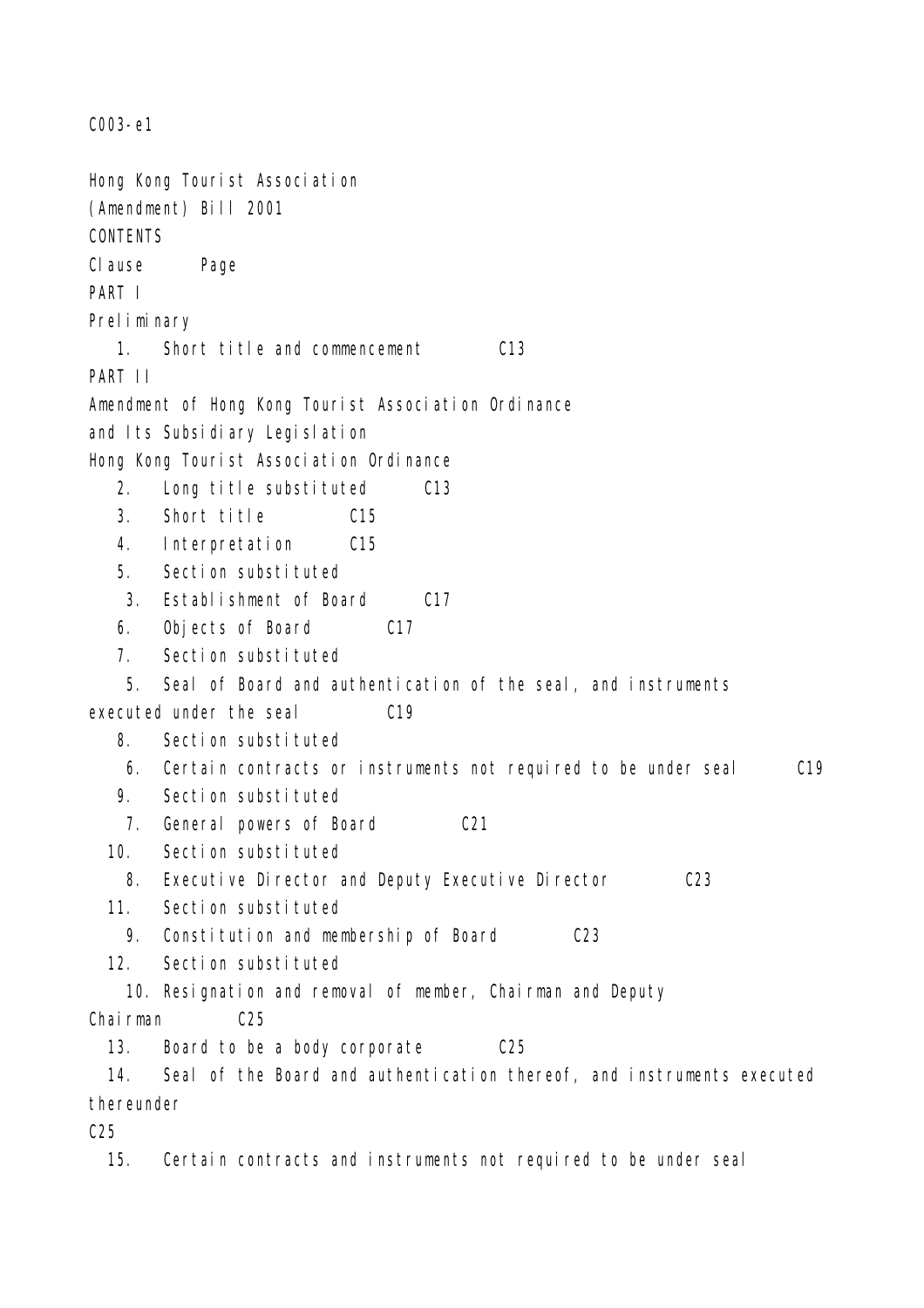C27

| 16.             | Board to have management of Association<br>C27                                   |
|-----------------|----------------------------------------------------------------------------------|
| 17.             | Restriction on future financial commitments<br>C27                               |
| 18.             | Board to make recommendations to Chief Executive on certain matters              |
| C27             |                                                                                  |
| 19.             | General powers of Board<br>C27                                                   |
| 20.             | Chief Executive in Council may give directions<br>C27                            |
| 21.             | Power of Board to appoint committees<br>C27                                      |
| 22.             | Grants<br>C29                                                                    |
| 23.             | Estimates<br>C29                                                                 |
| 24.             | Accounts and audit<br>C29                                                        |
| 25.             | Reports<br>C29                                                                   |
| 26.             | Power of Board to make rules<br>C29                                              |
| 27.             | Meetings of Association<br>C29                                                   |
| 28.             | Section substituted                                                              |
|                 | 22. Proceedings at meeting of Board<br>C29                                       |
| 29.             | Section substituted                                                              |
|                 | 23. Validity of proceedings<br>C <sub>31</sub>                                   |
| 30.             | Prohibition of possession and use of badges or emblems<br>C31                    |
| 31.             | Unauthorized use of the title of Board<br>C <sub>31</sub>                        |
| 32.             | Section substituted                                                              |
|                 | 26. Prohibition of possession and use of former badges or emblems of Association |
| C <sub>33</sub> |                                                                                  |
| 33.             | Section added                                                                    |
|                 | 27. Unauthorized use of title of Association<br>C <sub>33</sub>                  |
|                 | Hong Kong Tourist Association Rules                                              |
| 34.             | Repeal<br>C <sub>35</sub>                                                        |
| PART III        |                                                                                  |
|                 | Savings and Transitional Provisions                                              |
| 35.             | Interpretation<br>C <sub>35</sub>                                                |
| 36.             | Vesting of property, rights and liabilities of old Board in new Board and        |
|                 | saving of validity of old Board's acts                                           |
| C <sub>37</sub> |                                                                                  |
| 37.             | Provisions incidental and supplemental to section 36<br>C37                      |
| 38.             | Member or chairman of old Board taken to be the same of new Board                |
| C39             |                                                                                  |
| 39.             | Officer, servant or agent of Association taken to be the same of new BoardC39    |
| 40.             | Ordinance to be construed as continuing only valid and lawful acts               |
|                 |                                                                                  |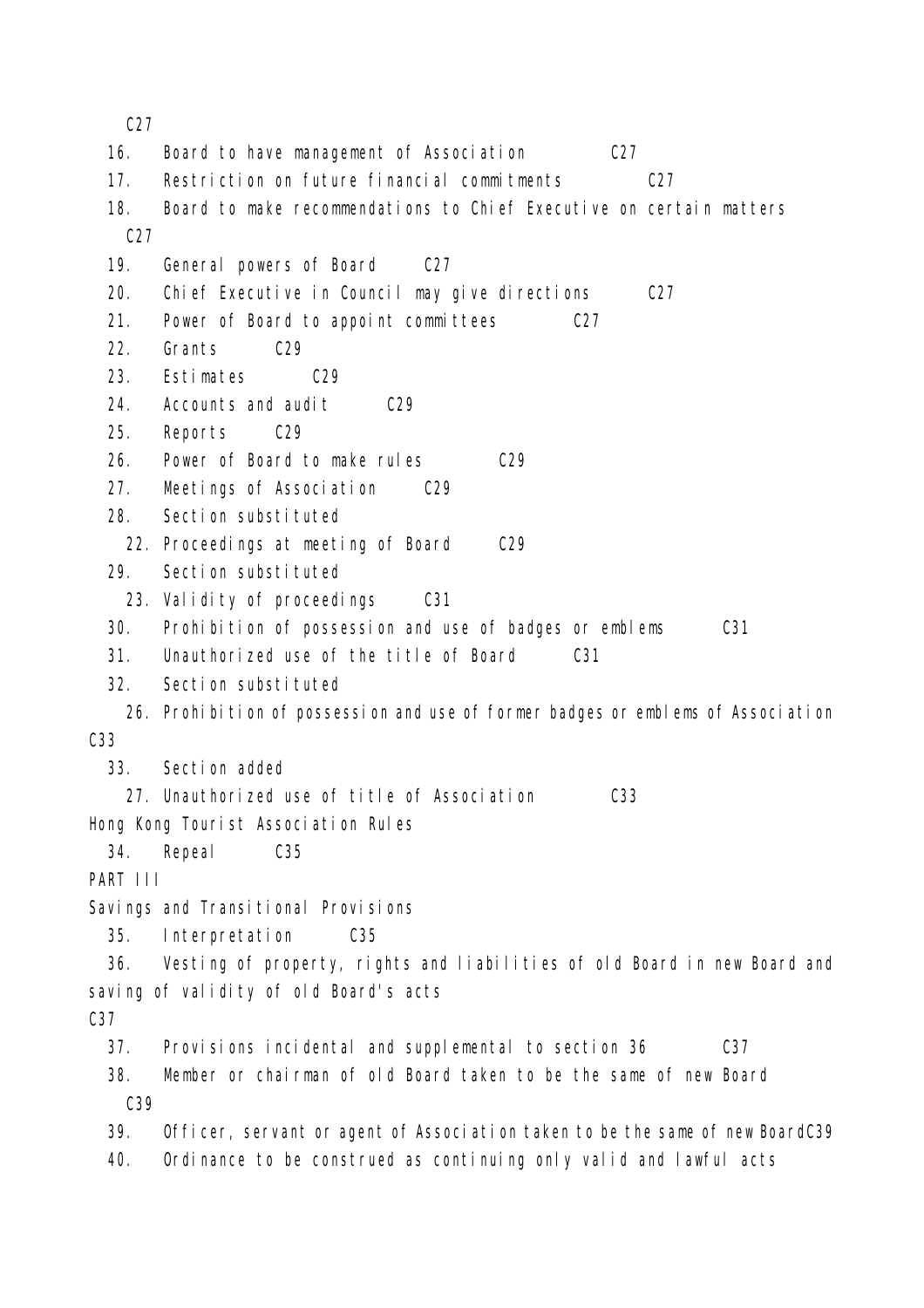C41

 41. Provisions of this Part not to derogate from section 23 of Interpretation and General Clauses Ordinance

C41

PART IV

Consequential Amendments

Specification of Public Offices

42. Schedule amended C41

Specification of Public Office

43. Schedule amended C43

Prevention of Bribery Ordinance

44. Public bodies C43

Travel Agents Regulations

45. Schedule 2 amended C43

Protection of Investors Ordinance

46. Schedule amended C45

Legislative Council Ordinance

47. Composition of the tourism functional constituency C45

Hong Kong Trade Development Council Ordinance

48. Membership of the Council C45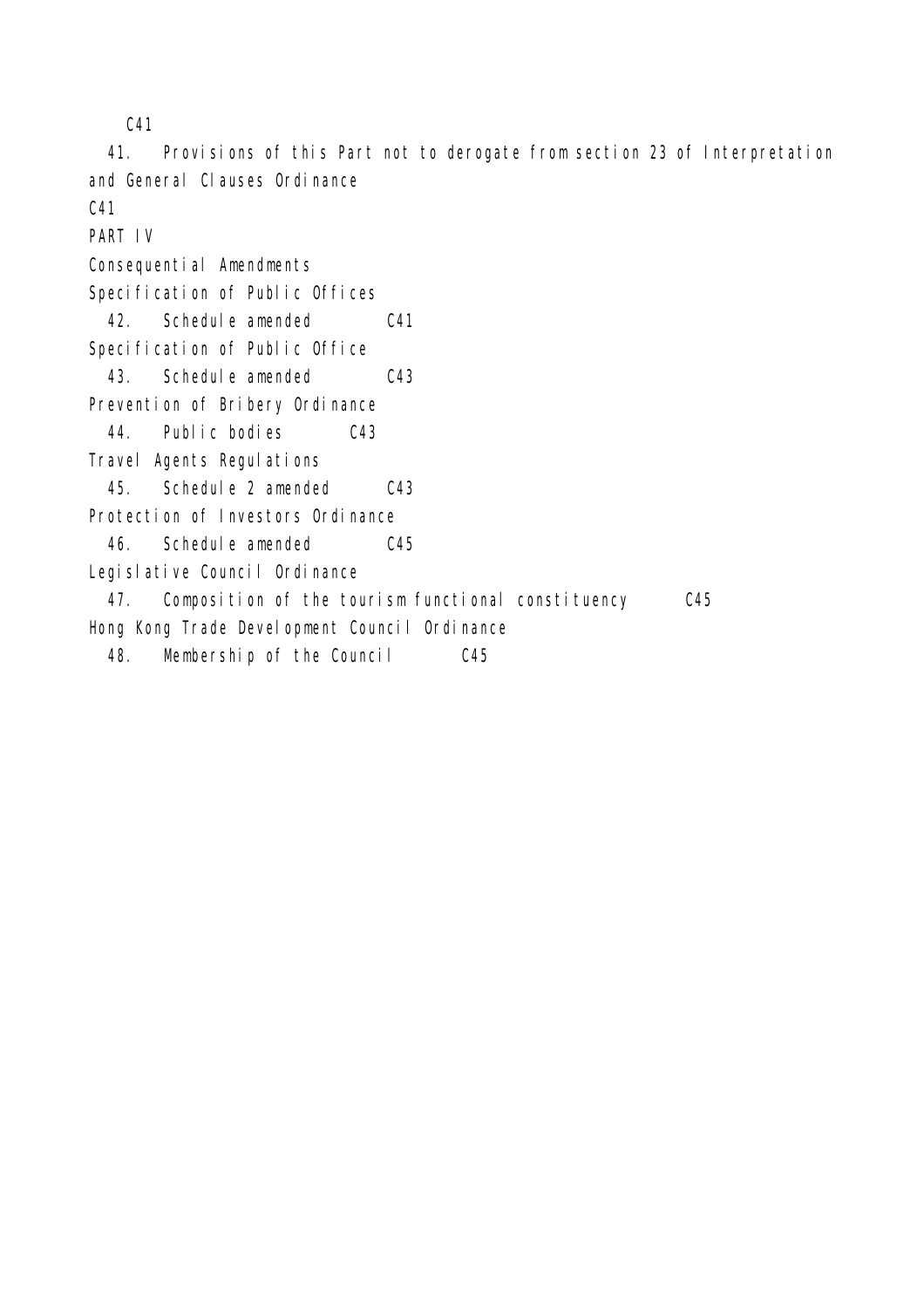$C003 - e2$ 

A BILL

To

Amend the Hong Kong Tourist Association Ordinance by replacing the Hong Kong Tourist Association and its board of management by a new body corporate; and to make related amendments.

Enacted by the Legislative Council.

PART I

Preliminary

1. Short title and commencement

(1) This Ordinance may be cited as the Hong Kong Tourist Association (Amendment) Ordinance 2001.

(2) This Ordinance shall come into operation on a day to be appointed by the Secretary for Economic Services by notice published in the Gazette. PART II

Amendment of Hong Kong Tourist Association Ordinance

and Its Subsidiary Legislation

Hong Kong Tourist Association Ordinance

2. Long title substituted

The long title to the Hong Kong Tourist Association Ordinance (Cap. 302) is repealed and the following substituted---

"To establish the Hong Kong Tourism Board as a body corporate and to provide for its objects and powers; and for related matters.".

3. Short title

Section 1 is amended by repealing "Tourist Association" and substituting "Tourism Board".

4. Interpretation

Section 2(1) is amended---

(a) in the definition of "Association"---

(i) by repealing "(香港旅遊協會)";

(ii) by adding after "section 3"---

"that was in force immediately before the day appointed for the coming into operation of Part II of the Hong Kong Tourist Association (Amendment) Ordinance 2001 ( of 2001);";

(b) by repealing the definition of "Board" and substituting---

""Board" (發展局) means the Hong Kong Tourism Board established by section 3(1);"; (c) by repealing the definitions of "international passenger carrier", "recognized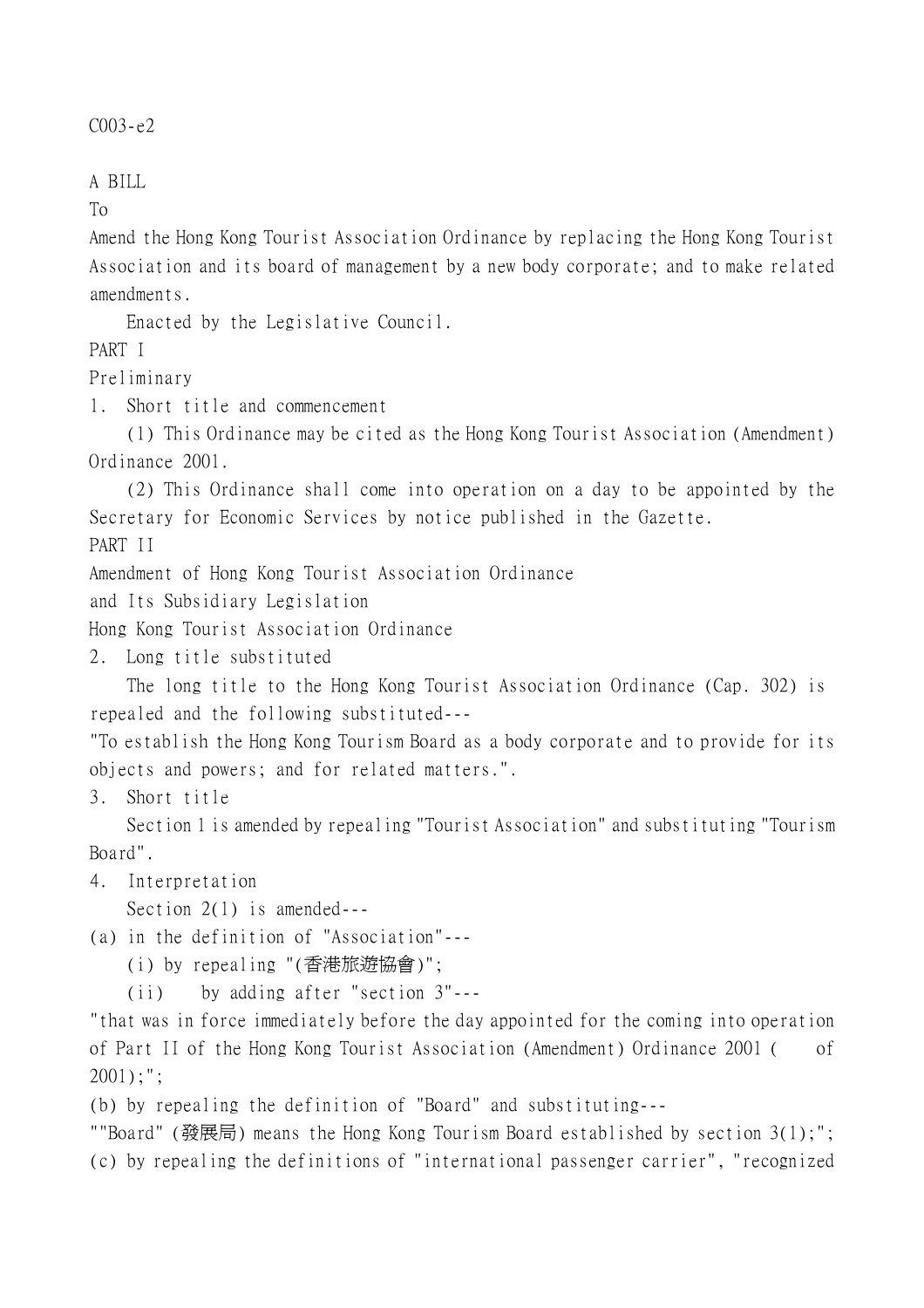travel agent" and "scheduled journeys";

(d) in the definition of "tour operator", by repealing everything after "means" and substituting "a natural person who is engaged in a business in Hong Kong, and that business includes the organization of tours for or supplying of guides to visitors to Hong Kong.";

(e) by adding---

""Chairman" (主席) means the Chairman of the Board appointed under section 9(5) or the person who acts in that office under section 9(7);

"Deputy Chairman" (副主席) means the Deputy Chairman of the Board appointed under section  $9(5)$ ;

"Deputy Executive Director" (副總幹事) means a Deputy Executive Director of the Board appointed under section 8(1);

"Executive Director" (總幹事) means the Executive Director of the Board appointed under section 8(1);

"hotel operator" (旅館營運㆟) means a natural person who operates, keeps or manages a licensed hotel or who is otherwise in control of a licensed hotel;

"licensed hotel" (持牌旅館) means a hotel within the meaning of section 2 of the Hotel and Guesthouse Accommodation Ordinance (Cap. 349) and is licensed under section 8 of that Ordinance or the licence of which is renewed under section 9 of that Ordinance; "licensed restaurant" (持牌食肆) means a restaurant within the meaning of section 31 of the Food Business Regulation (Cap. 132 sub. leg.) and is licensed under that section;

"licensed travel agent" (持牌旅行代理商) means a natural person who is engaged in the business of a travel agent who is within the meaning of section 2 of the Travel Agents Ordinance (Cap. 218) and is licensed under section 11 of that Ordinance; "member" (成員) means a member of the Board appointed under section 9(1);

"passenger carrier" (客運商) means a natural person who is engaged in the business of providing carriage for passengers into and out of Hong Kong;

"restaurant operator" (食肆營運㆟) means a natural person who operates, keeps or manages a licensed restaurant or who is otherwise in control of a licensed restaurant; "retailer" (零售商) means a natural person who is engaged in a retail business in Hong Kong;".

5. Section substituted

Section 3 is repealed and the following substituted---

"3. Establishment of Board

(1) There is established by this section a body with the name "Hong Kong Tourism Board" in English and "香港旅遊發展局" in Chinese.

(2) The Board is a body corporate and has perpetual succession.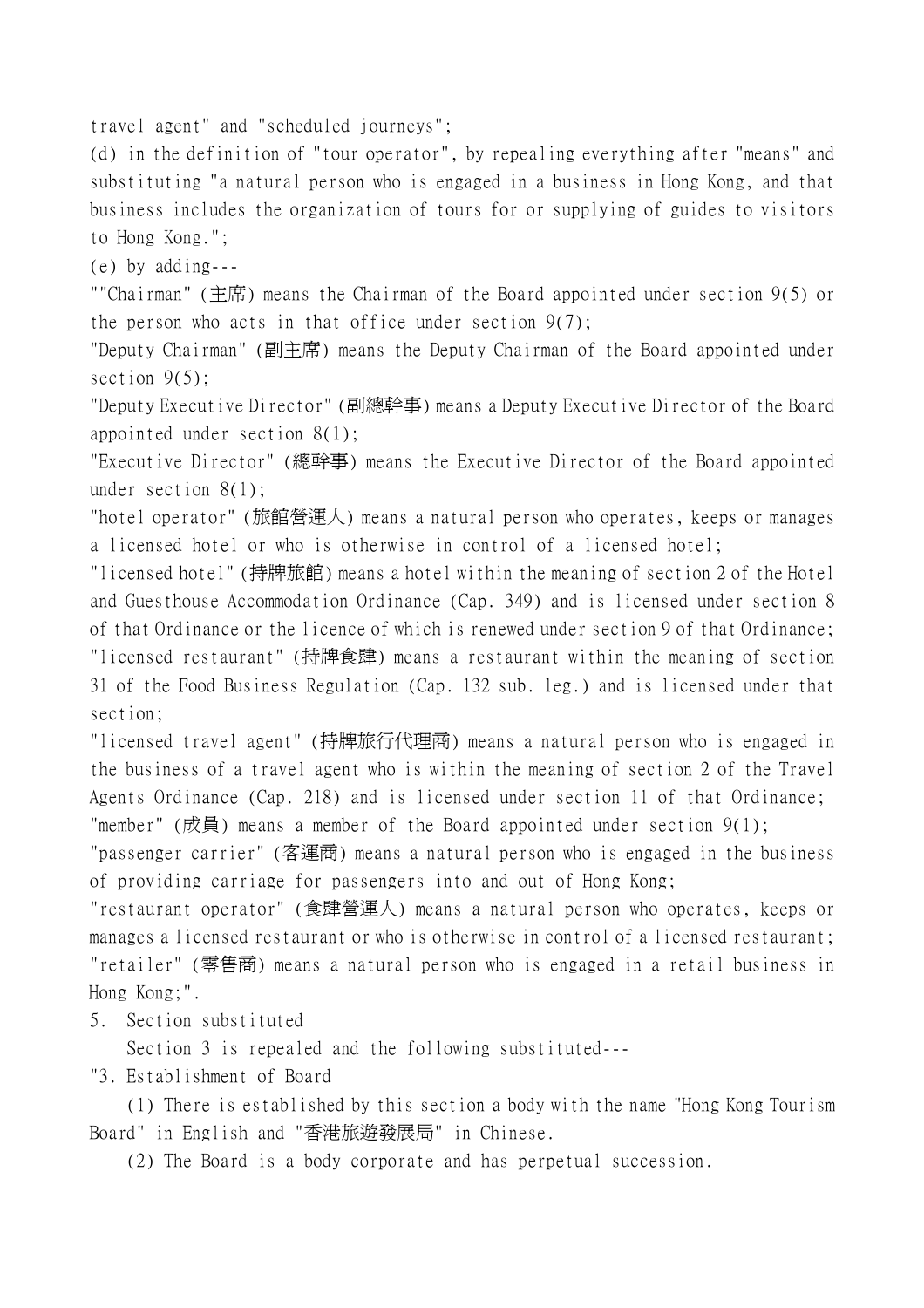(3) The Board may sue and be sued either in its English name or in its Chinese name.".

6. Objects of Board

Section 4 is amended---

(a) by repealing "Association" and substituting "Board";

(b) in paragraph (a), by repealing "number of visitors" and substituting

"contribution of tourism";

(c) by repealing paragraph (b) and substituting---

"(b) to promote Hong Kong globally as a leading international city in Asia and a world class tourist destination;";

(d) by repealing paragraph (d) and substituting---

"(d) to support the Government in promoting to the community the importance of tourism;";

(e) in paragraph (e), by repealing "co-ordinate" and substituting "support, as appropriate,".

7. Section substituted

Section 5 is repealed and the following substituted---

"5. Seal of Board and authentication of the seal,

and instruments executed under the seal

(1) The Board shall have a common seal, and the fixing of the seal shall be authenticated by the signatures of---

(a) the Chairman, or a member who is authorized for that purpose by the Board either generally or specially; and

(b) some other person authorized for that purpose by the Board, either generally or specially.

(2) Any instrument purporting to be an instrument duly executed under the seal of the Board shall be received in evidence and shall, unless the contrary is proved, be taken to be an instrument so executed.".

8. Section substituted

Section 6 is repealed and the following substituted---

"6. Certain contracts or instruments not

required to be under seal

Any contract or instrument which, if entered into or executed by a person not being a body corporate, would not be required to be under seal, may be entered into or executed on behalf of the Board by any person generally or specially authorized by the Board for that purpose.".

9. Section substituted

Section 7 is repealed and the following substituted---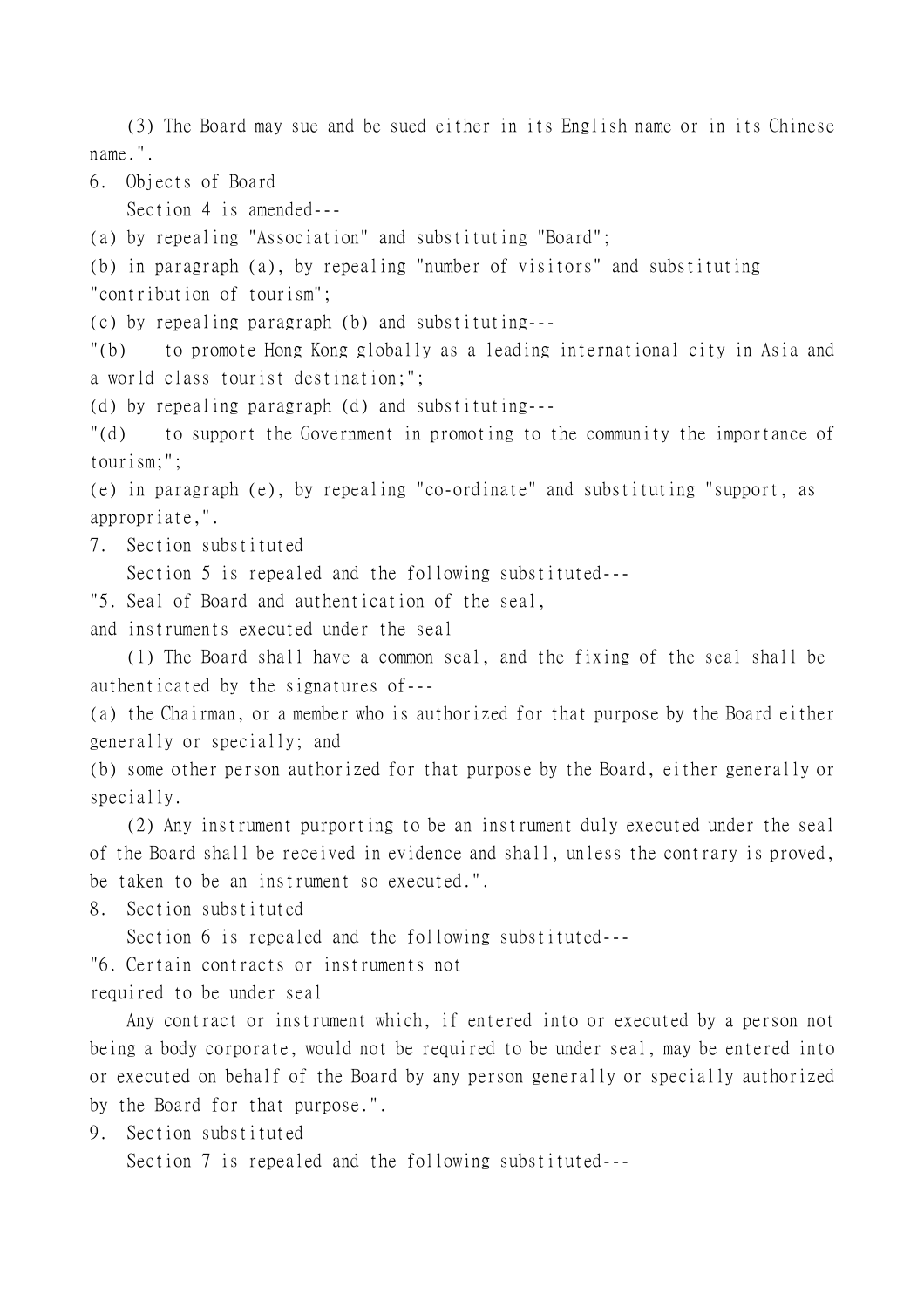"7. General powers of Board

The Board may do the following---

(a) acquire, take on lease, purchase, hold, hire and enjoy any lands, premises and other property of any kind, and dispose of the same;

(b) subject to the restrictions on future financial commitments set out in section 14A, enter into any contract;

(c) engage in, assist, promote and advance such activities as are conducive to the better carrying out of the objects of the Board;

(d) with the approval of the Financial Secretary, invest money not immediately required for the purposes of the Board;

(e) with the approval of the Financial Secretary and subject to such conditions as the Financial Secretary may determine, borrow or otherwise raise money on such security as may be necessary;

(f) for the purpose of borrowing or otherwise raising money in accordance with paragraph (e) charge all or any part of the property of the Board;

(g) make copyright, trade mark and other intellectual property applications;

(h) appoint such staff, agents or contractors as the Board considers necessary to carry out its objects;

(i) delegate to the Executive Director, Deputy Executive Director or any other employees of the Board such of its powers and duties as it may consider expedient for the efficient conduct and management of the affairs of the Board; however, this delegation does not preclude the Board from exercising or performing at any time any of the powers or duties so delegated;

(j) enter into, execute or accept the assignment of, and vary

or rescind any contract, agreement, memorandum of understanding or obligation;

(k) publish periodicals, booklets and other written material, and produce or sponsor the production of documentary films and other audio-visual material, and distribute the same by sale or by loan, hire or otherwise with or without charge as the Board thinks fit;

(l) do all such things as are calculated to facilitate, or as are incidental or conducive to, the exercising or performing of the powers or duties of the Board and the better carrying out of the objects of the Board.".

10. Section substituted

Section 8 is repealed and the following substituted---

"8. Executive Director and Deputy

Executive Director

(1) The Board shall, subject to subsection (3), appoint---

(a) 1 Executive Director; and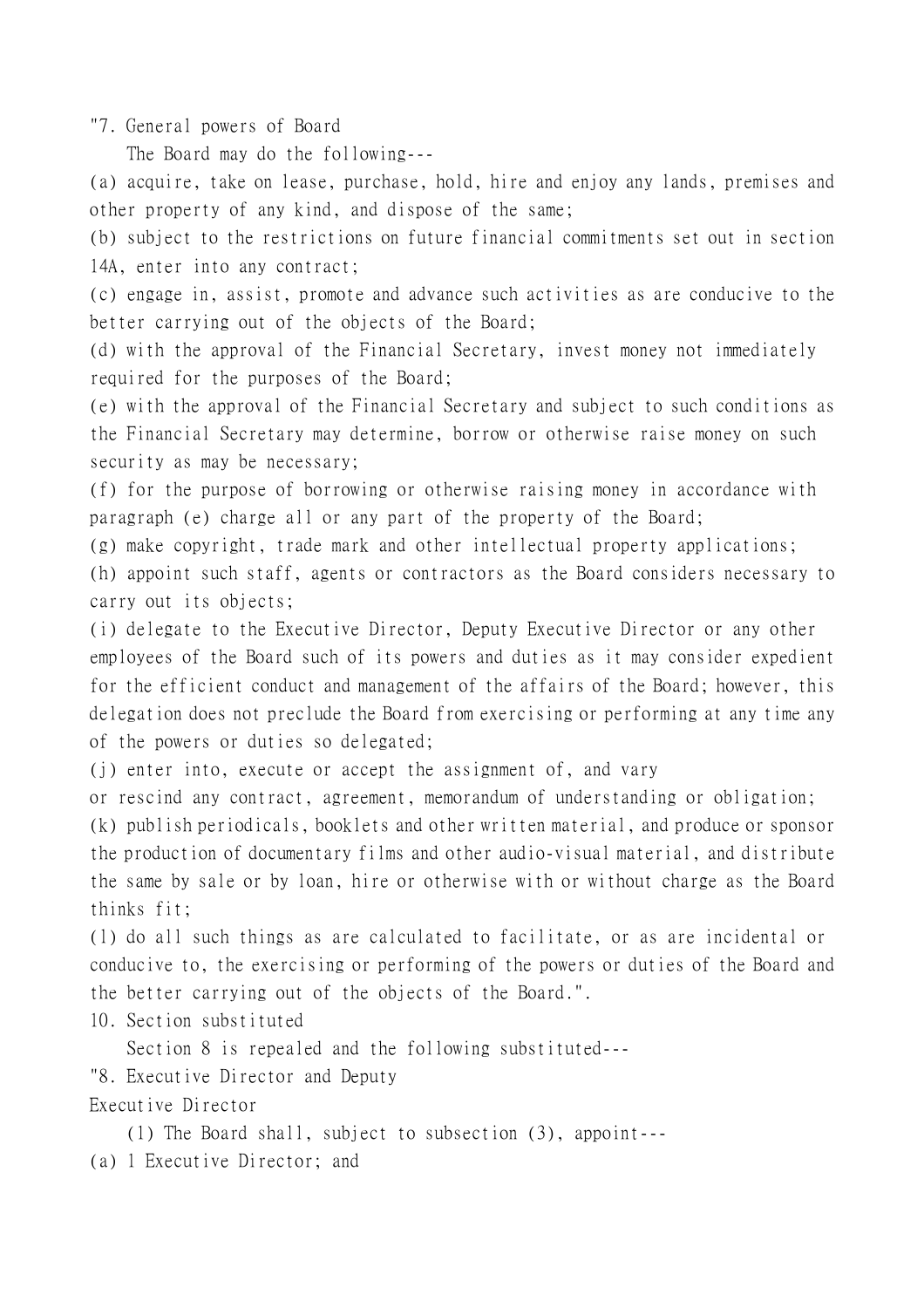(b) 1 or more Deputy Executive Directors.

(2) The Executive Director is the chief administrative officer of the Board.

(3) The appointment of the Executive Director and the Deputy Executive Director, and the determination of their remuneration and other terms of appointment, shall be subject to the approval of the Chief Executive.".

11. Section substituted

Section 9 is repealed and the following substituted---

"9. Constitution and membership of Board

(1) The Board shall consist of 20 members who are natural persons to be appointed by the Chief Executive.

(2) Of the 20 members---

(a) 2 shall be passenger carriers;

(b) 2 shall be hotel operators;

(c) 2 shall fall within any of the following combinations---

(i) 1 licensed travel agent and 1 tour operator;

(ii) 2 licensed travel agents or 2 tour operators; and

(d) 2 shall fall within any of the following combinations---

(i) 1 retailer and 1 restaurant operator;

(ii) 2 retailers or 2 restaurant operators.

(3) The term of a member is 3 consecutive years, or such lesser period as the Chief Executive may determine at the time of appointment.

(4) The Chief Executive may reappoint a member on the expiry of the term of that member.

(5) The Board shall have a Chairman and a Deputy Chairman who are to be appointed by the Chief Executive from among the members.

(6) The Chairman and Deputy Chairman hold office so long as they continue to be members.

(7) If the Chairman is temporarily incapacitated by injury or illness, or is temporarily absent from Hong Kong, the Deputy Chairman shall act in the office of the Chairman during the period when the Chairman is incapacitated by injury or illness, or is absent from Hong Kong.

(8) If the office of Chairman is vacant as a result of resignation or removal under section 10 or otherwise, the Deputy Chairman shall act in the office of the Chairman pending the appointment of a new Chairman.

(9) If the office of Deputy Chairman is also vacant, the Chief Executive shall appoint a member to act in the office of the Chairman---

(a) during the period when the Chairman is incapacitated by injury or illness, or is absent from Hong Kong; or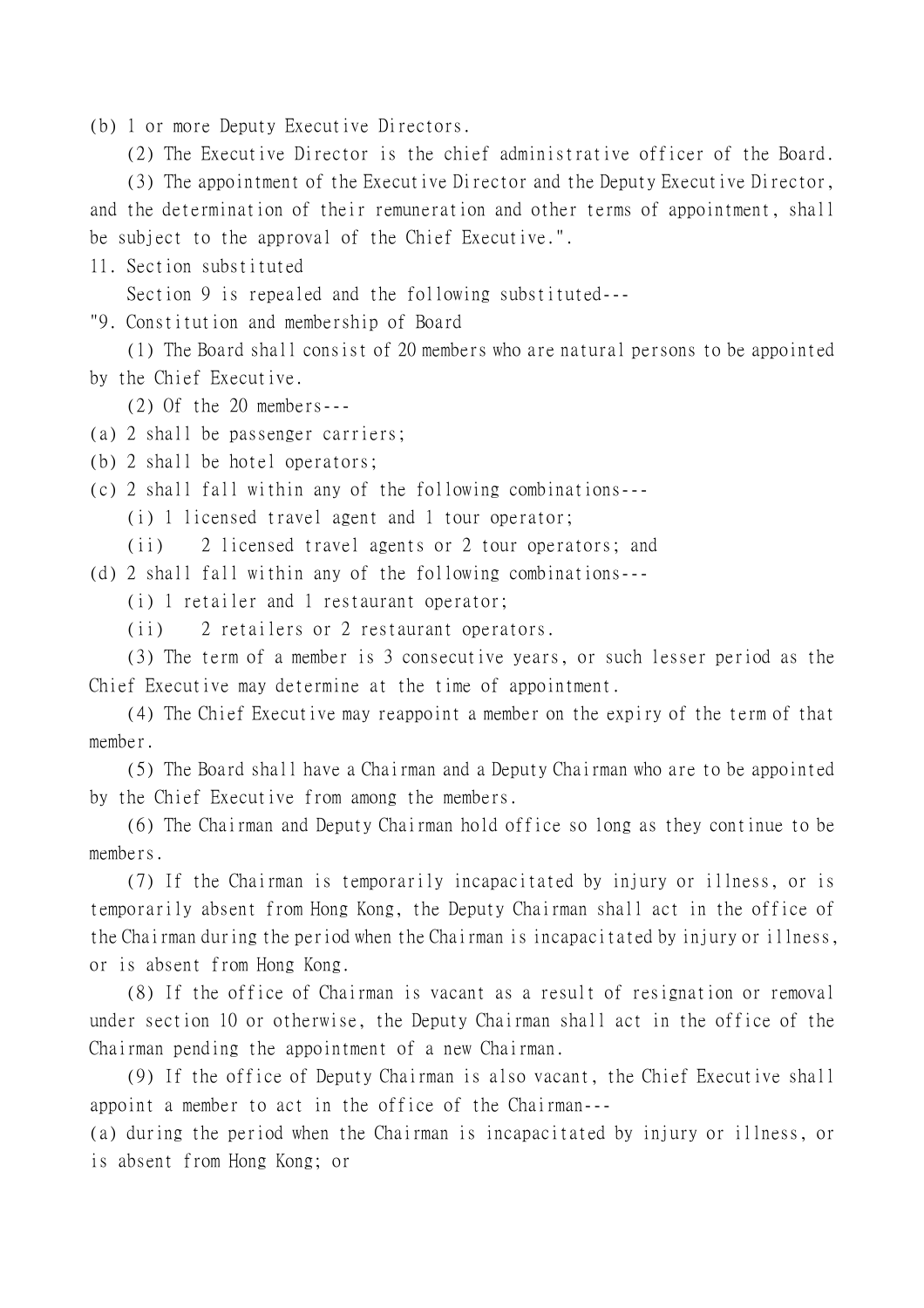(b) pending the appointment of a new Chairman.".

12. Section substituted

Section 10 is repealed and the following substituted---

"10. Resignation and removal of member,

Chairman and Deputy Chairman

(1) A member may resign by giving a notice in writing to the Chief Executive.

(2) The Chairman or Deputy Chairman may resign by giving a notice in writing to the Chief Executive.

(3) The Chief Executive may remove a person from the office of member, Chairman or Deputy Chairman if the Chief Executive is satisfied that the member, Chairman or Deputy Chairman---

(a) has become bankrupt or made a voluntary arrangement within the meaning of the Bankruptcy Ordinance (Cap. 6) with creditors; or

(b) is incapacitated by physical or mental illness; or

(c) is otherwise unable or unfit to exercise or perform the powers or duties of a member, Chairman or Deputy Chairman.".

13. Board to be a body corporate Section 11 is repealed.

14. Seal of the Board and authentication thereof,

and instruments executed thereunder Section 12 is repealed.

15. Certain contracts and instruments not

required to be under seal

Section 13 is repealed.

- 16. Board to have management of Association Section 14 is repealed.
- 17. Restriction on future financial commitments

Section 14A is amended by repealing "理事會" wherever it appears and substituting "發展局".

- 18. Board to make recommendations to
- Chief Executive on certain matters Section 15 is repealed.
- 19. General powers of Board Section 16 is repealed.
- 20. Chief Executive in Council may give directions Section 16A(1) is amended---
- (a) by repealing "理事會" wherever it appears and substituting "發展局";
- (b) by repealing "職責" and substituting "責任".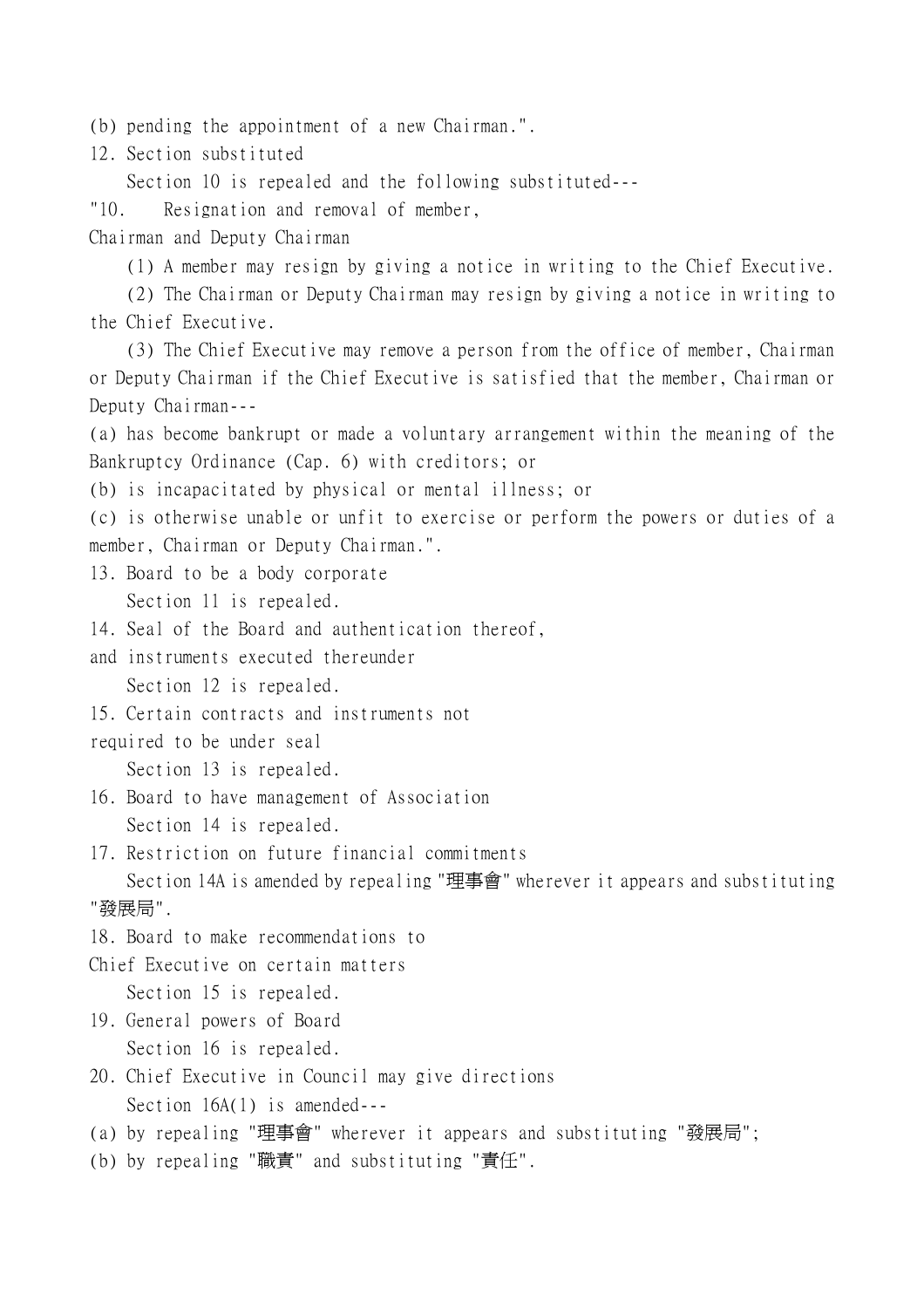21. Power of Board to appoint committees Section 17 is amended---

(a) in subsection  $(1)$ ---

(i) by repealing "The" and substituting "Subject to subsection (3), the";

(ii) by repealing the colon and the proviso after it and substituting a full stop;

(b) in subsection (2), by repealing "理事會的理事" and substituting "發展局的成員 ";

(c) by adding---

 "(3) A delegation under subsection (1) does not preclude the Board from exercising or performing the powers or duties that have been delegated.".

22. Grants

Section 17A is amended by repealing everything after "assisting the" and substituting "Board to carry out its objects and to exercise its functions.".

23. Estimates

Section 17B is amended by repealing "理事會" wherever it appears and substituting "發展局".

24. Accounts and audit

Section 18(1) is amended by repealing everything after "relation" and substituting "to it, and shall prepare in respect of each financial year a statement of accounts.".

25. Reports

Section 19(1) is amended by repealing "and on the activities of the Association".

- 26. Power of Board to make rules Section 20 is amended---
- (a) in paragraphs (a) and (b), by repealing "or the Association";
- (b) by repealing paragraphs (c), (d) and (e);
- (c) in paragraph (f), by repealing "職責" and substituting "責任";
- (d) by repealing "理事會" wherever it appears and substituting "發展局".
- 27. Meetings of Association Section 21 is repealed.

28. Section substituted

Section 22 is repealed and the following substituted---

"22. Proceedings at meeting of Board

Subject to this Ordinance, the proceedings at any meeting of the Board shall be conducted in such manner as the Board may determine.".

29. Section substituted

Section 23 is repealed and the following substituted---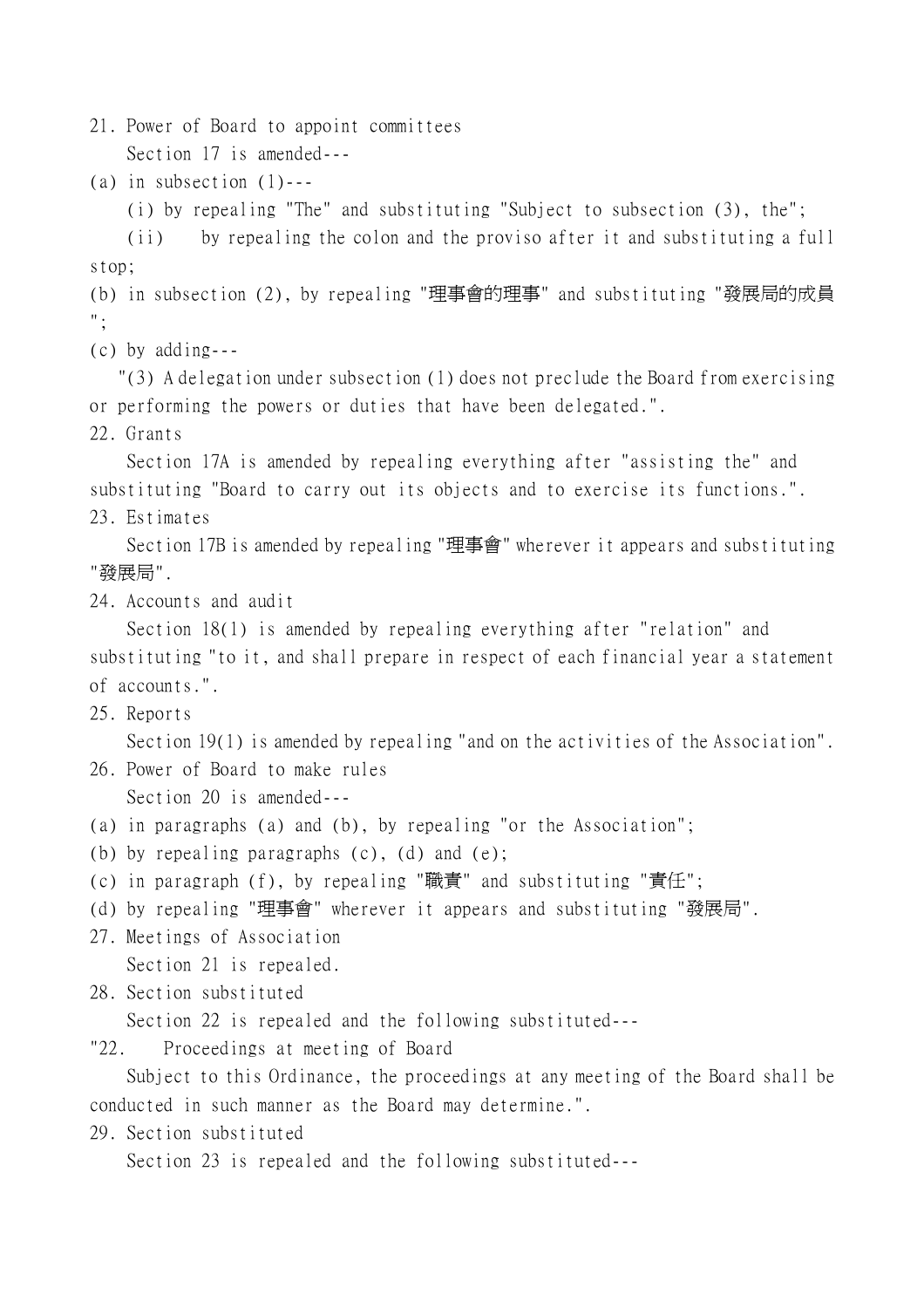"23. Validity of proceedings

The validity of any proceedings of the Board shall not be affected by any defect in the appointment of any of its member or by any vacancy among its members.". 30. Prohibition of possession and use of

badges or emblems

Section 24 is repealed.

31. Unauthorized use of the title of Board Section 25 is amended---

(a) in subsection  $(1)$ ---

(i) by repealing everything before paragraph (a) and substituting---

 "(1) Except with the written consent of the Board or other reasonable excuse, a person shall not incorporate or form, or be a director, office bearer or organizer of any company, body corporate, firm or organization which---";

(ii) by repealing "the Association" wherever it appears and substituting "the Board";

(iii) by repealing "thereof" where it twice appears and substituting "of the Board";

(iv) in paragraph (b), by repealing "Tourist Association" or "香港旅遊協會 "" and substituting "Tourism Board" or "香港旅遊發展局"";

(b) in subsection (2), by repealing "of \$50,000" and substituting "at level 5".

32. Section substituted

Section 26 is repealed and the following substituted---

"26. Prohibition of possession and use of former badges or emblems of Association (1) Except with the written consent of the Board or other reasonable excuse, a person shall not use or be in possession for use a former badge or emblem.

(2) A person who contravenes subsection (1) shall be guilty of an offence and shall be liable on conviction to a fine at level 5.

(3) In this section---

"former badge or emblem" (舊徽章或標記) means---

(a) any badge of the Association, which badges are portrayed in the Schedule, or any copy or replica of the badge in any colour or size whatsoever; or

(b) any badge, emblem or other device containing the words "Hong Kong Tourist Association" or the characters "香港旅遊協會"; or

(c) any badge, emblem or other device that so resembles any badge, emblem or other device of the Association as to be capable of being mistaken for the badge, emblem or other device.

(4) This section expires at midnight on 31 December 2010 or such later date as the Legislative Council may by resolution determine.".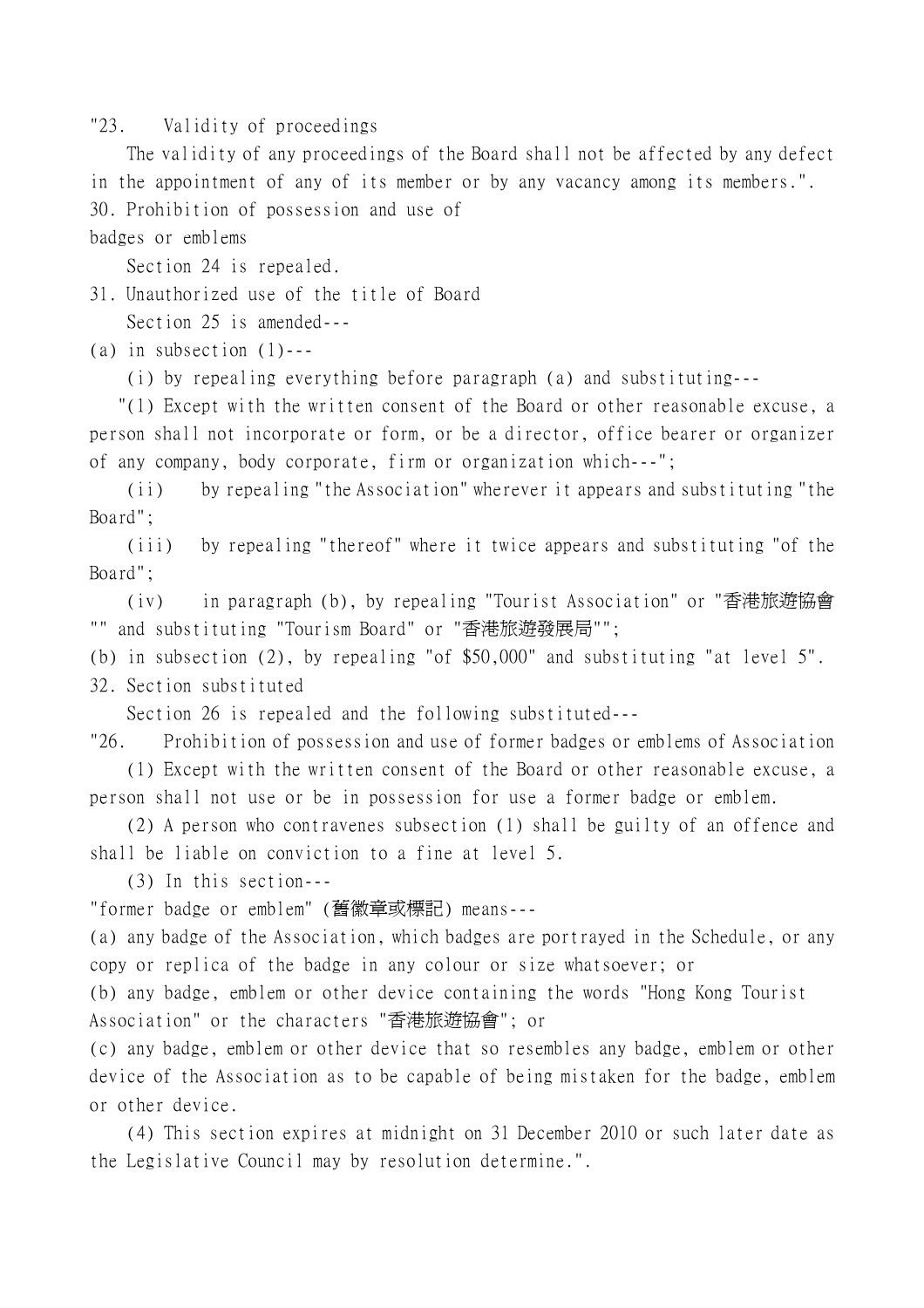33. Section added

The following is added---

"27. Unauthorized use of title of Association

(1) Except with the written consent of the Board or other reasonable excuse, a person shall not incorporate or form, or be a director, office bearer or organizer of any company, body corporate, firm or organization which---

(a) purports or holds itself out to be---

(i) the Association or any branch or part of the Association; or

(ii) connected or associated with the Association in any manner; or

(b) uses a title in any language which so resembles the title "Hong Kong Tourist Association" or "香港旅遊協會" as to deceive or mislead any person in believing that the company, body corporate, firm or organization is---

(i) the Association or any branch or part of the Association; or

(ii) connected or associated with the Association in any manner.

(2) Any person who contravenes subsection (1) shall be guilty of an offence and shall be liable on conviction to a fine at level 5.

(3) This section expires at midnight on 31 December 2010 or such later date as the Legislative Council may by resolution determine.".

Hong Kong Tourist Association Rules

34. Repeal

The Hong Kong Tourist Association Rules (Cap. 302 sub. leg.) are repealed. PART III

Savings and Transitional Provisions

35. Interpretation

In this Part, unless the context otherwise requires---

"amended Ordinance" (經修訂條例) means the Hong Kong Tourist Association Ordinance as amended by Part II;

"appointed day" (指定日期) means the day appointed for the coming into operation of Part II;

"Association" (協會) means the Hong Kong Tourist Association established by section 3 of the Hong Kong Tourist Association Ordinance;

"Hong Kong Tourist Association Ordinance" (《香港旅遊協會條例》) means the Ordinance known as the Hong Kong Tourist Association Ordinance (Cap. 302) that was in force immediately before the appointed day;

"new Board" (發展局) means the Hong Kong Tourism Board established by section 3 of the amended Ordinance;

"old Board" (理事會) means the Board of Management established by section 9 of the Hong Kong Tourist Association Ordinance, and named the Hong Kong Tourist Association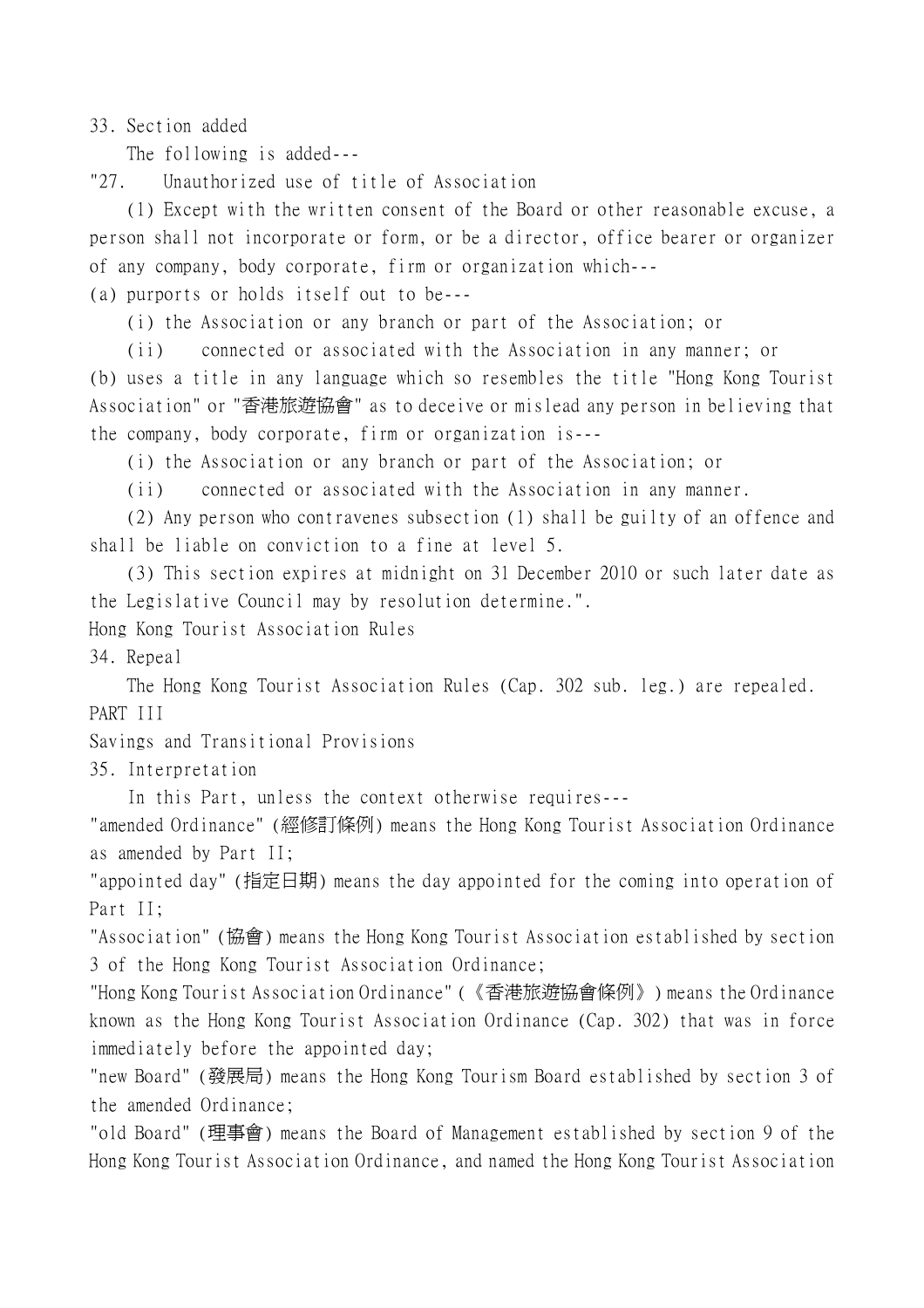Board by section 11 of the Hong Kong Tourist Association Ordinance. 36. Vesting of property, rights and liabilities of old Board in new Board and saving of validity of old Board's acts

(1) All property, rights and liabilities of the old Board are vested in the new Board as from the appointed day by virtue of this subsection.

(2) Nothing in this Ordinance affects the validity of anything lawfully done by or in relation to the old Board before the appointed day.

(3) Anything that immediately before the appointed day is in the process of being done by or in relation to the old Board may be continued by or in relation to the new Board to the extent that it is consistent with this Ordinance.

37. Provisions incidental and supplemental to section 36

(1) Any agreement, arrangement or contract made or entered into or transaction effected or other things done by, to or in relation to the old Board that is in force or effective immediately before the appointed day or that is to take effect on or after that day has effect as from that day as if made, entered into, effected or done by, to or in relation to the new Board to the extent that it is consistent with this Ordinance.

(2) Accordingly, references to the old Board---

(a) in any agreement, arrangement or contract or in any record or in any deed, bond or instrument;

(b) in any process or other document issued, prepared or employed for the purpose of any proceeding before a court, tribunal or similar body; and

(c) in any other document whatever (other than an enactment) relating to or affecting any property, right or liability of the old Board that vests in the new Board under section 36,

are taken as from the appointed day as referring to the new Board in whatever terms as may be appropriate in the circumstances and to the extent that it is consistent with this Ordinance.

(3) The new Board may be sued for the liabilities to which it is subject under section 36 and they may be recovered from the new Board.

(4) The new Board may sue on, recover or enforce a chose in action vested in it under section 36 without having to give notice of the transfer to a person bound by the chose in action.

(5) The record of property of the old Board immediately before the appointed day that is in the form of an entry in the books of a bank, company or other corporation is to be transferred in those books to the new Board on the request of the new Board, by the bank, company or other corporation.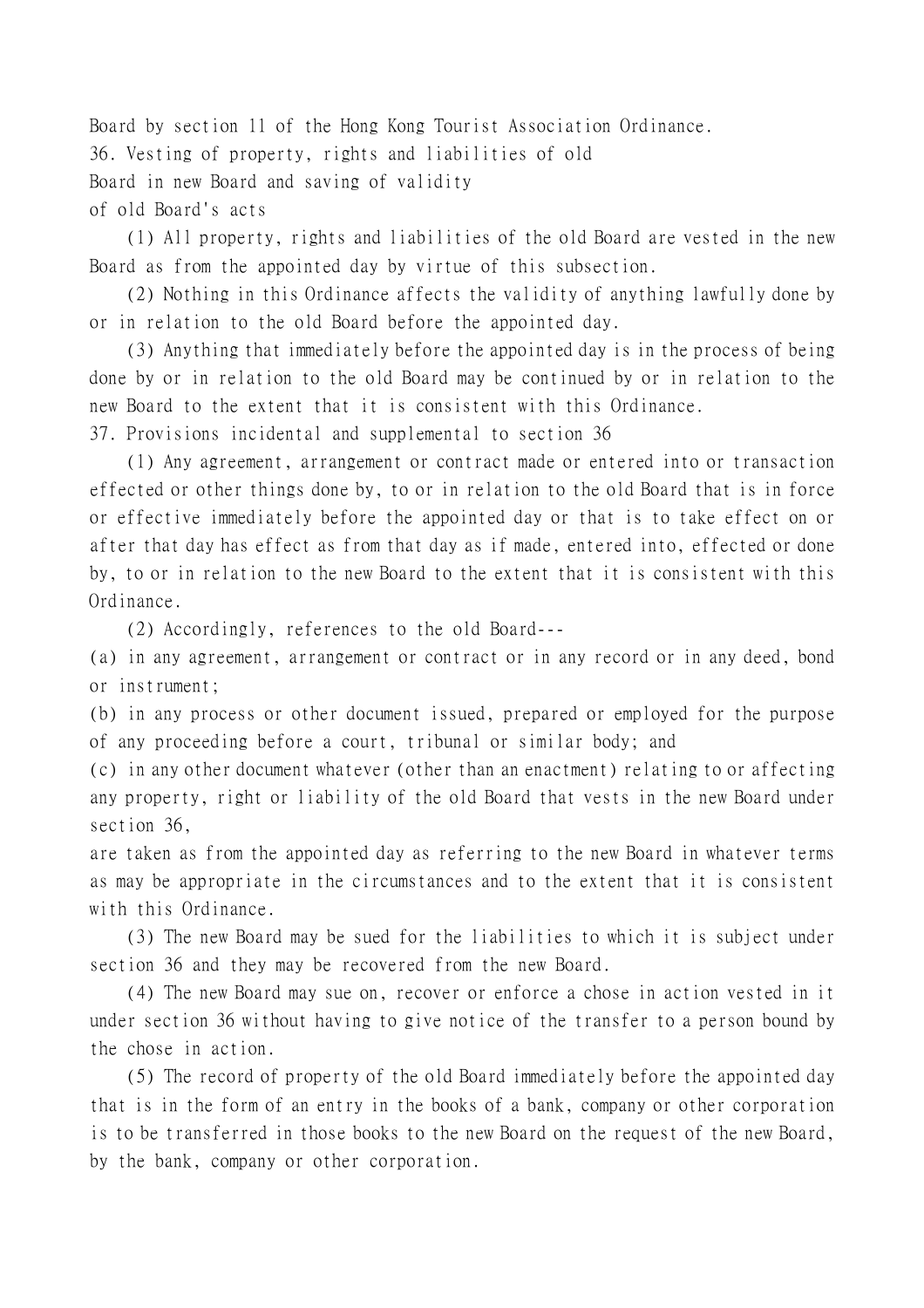(6) The legal claims including present, future, actual and contingent claims by or against the old Board, including any accrued right of appeal, judicial and administrative proceedings instituted by or against the old Board that existed immediately before the appointed day do not abate by reason of the commencement of Part II. They may be continued or enforced by or against the new Board.

(7) The guarantees and indemnities given by the old Board become and are the liability of the new Board, and the guarantees and indemnities given to the old Board become and are the property of the new Board.

(8) Any delegation or authorization made by the old Board under the Hong Kong Tourist Association Ordinance is to continue in force to the extent that it is consistent with this Ordinance and in so far as it is necessary to continue its effect after the appointed day.

38. Member or chairman of old Board taken

to be the same of new Board

(1) A person who holds office as a member or chairman of the old Board immediately before the appointed day shall be taken to have been appointed to the office in the new Board by the Chief Executive under section 9 of the amended Ordinance.

(2) Such a member or Chairman of the new Board shall hold office so long as the member or chairman would have held office in the old Board.

(3) This section does not affect the power of the Chief Executive under section 10(3) of the amended Ordinance to remove a person from the office of member or Chairman.

39. Officer, servant or agent of Association taken

to be the same of new Board

(1) A person who has been appointed by the old Board under section 8(2) of the Hong Kong Tourist Association Ordinance as an officer, servant, agent, Executive Director or Deputy Executive Director of the Association and holds office immediately before the appointed day shall be taken to be appointed by the new Board under section 7(h) or 8(1) of the amended Ordinance to the same position in the new Board without any change to that person's remuneration and other terms of appointment.

(2) For the purposes of determining the right to a pension, gratuity or other benefits ("the benefits"), if any, or for computing the amount of any such benefits of a person who is taken to be appointed by the new Board under subsection (1), the period of employment of that person under the old Board is to be taken into account and the commencement of Part II is not to be taken as having broken the continuity of that person's employment.

(3) The appointment, remuneration and other terms of appointment of the Executive Director and Deputy Executive Director in subsection (1) shall be taken to have been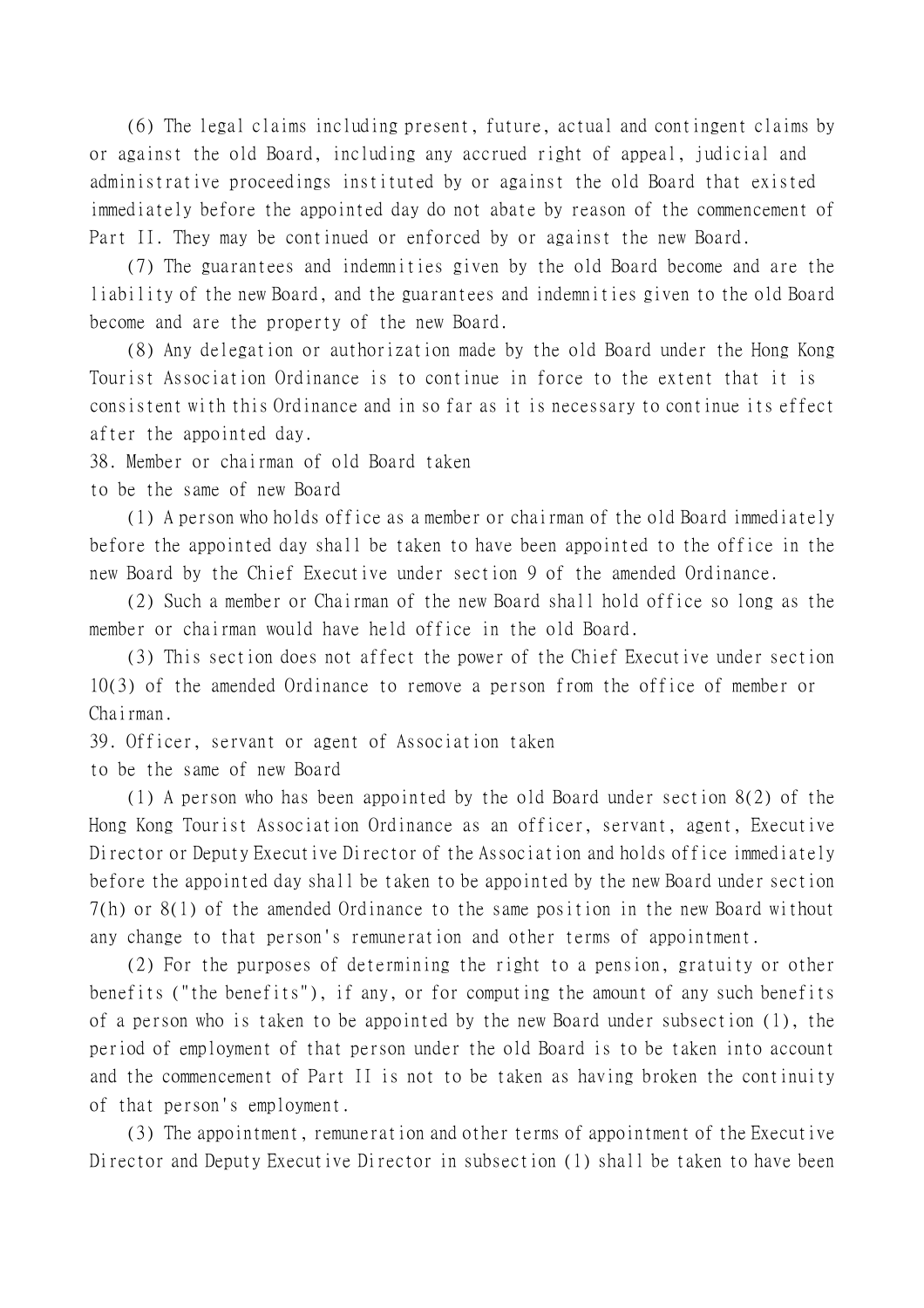approved by the Chief Executive under section 8(3) of the amended Ordinance. 40. Ordinance to be construed as continuing only valid and lawful acts

This Part shall not be construed as giving validity, continuing in force or giving effect to any or all of the following---

(a) anything that could not have validly been done or given effect to under an enactment amended or repealed by this Ordinance;

(b) anything done otherwise than in the lawful exercise of a power or performance of a duty.

41. Provisions of this Part not to derogate from

section 23 of Interpretation and

General Clauses Ordinance

The provisions of this Part are in addition to and not in derogation from section 23 of the Interpretation and General Clauses Ordinance (Cap. 1).

PART IV

Consequential Amendments

Specification of Public Offices

42. Schedule amended

The Schedule to the Specification of Public Offices (Cap. 1 sub. leg.) is amended by repealing---

 "Financial Secretary Hong Kong Tourist Association Ordinance (Chapter 302), section 16(da).

Financial Secretary Hong Kong Tourist Association Rules (Chapter 302 subsidiary legislation), rule 3(1)."

and substituting---

 "Financial Secretary Hong Kong Tourism Board Ordinance (Chapter 302), section 7(d).".

Specification of Public Office

43. Schedule amended

The Schedule to the Specification of Public Office (L.N. 324 of 1999) (Cap. 1 sub. leg.) is amended by repealing---

"Chief Secretary for Hong Kong Tourist Association Ordinance

Administration (Chapter 302), section 19(2)."

and substituting---

"Chief Secretary for Hong Kong Tourism Board Ordinance

Administration (Chapter 302), section 19(2).".

Prevention of Bribery Ordinance

44. Public bodies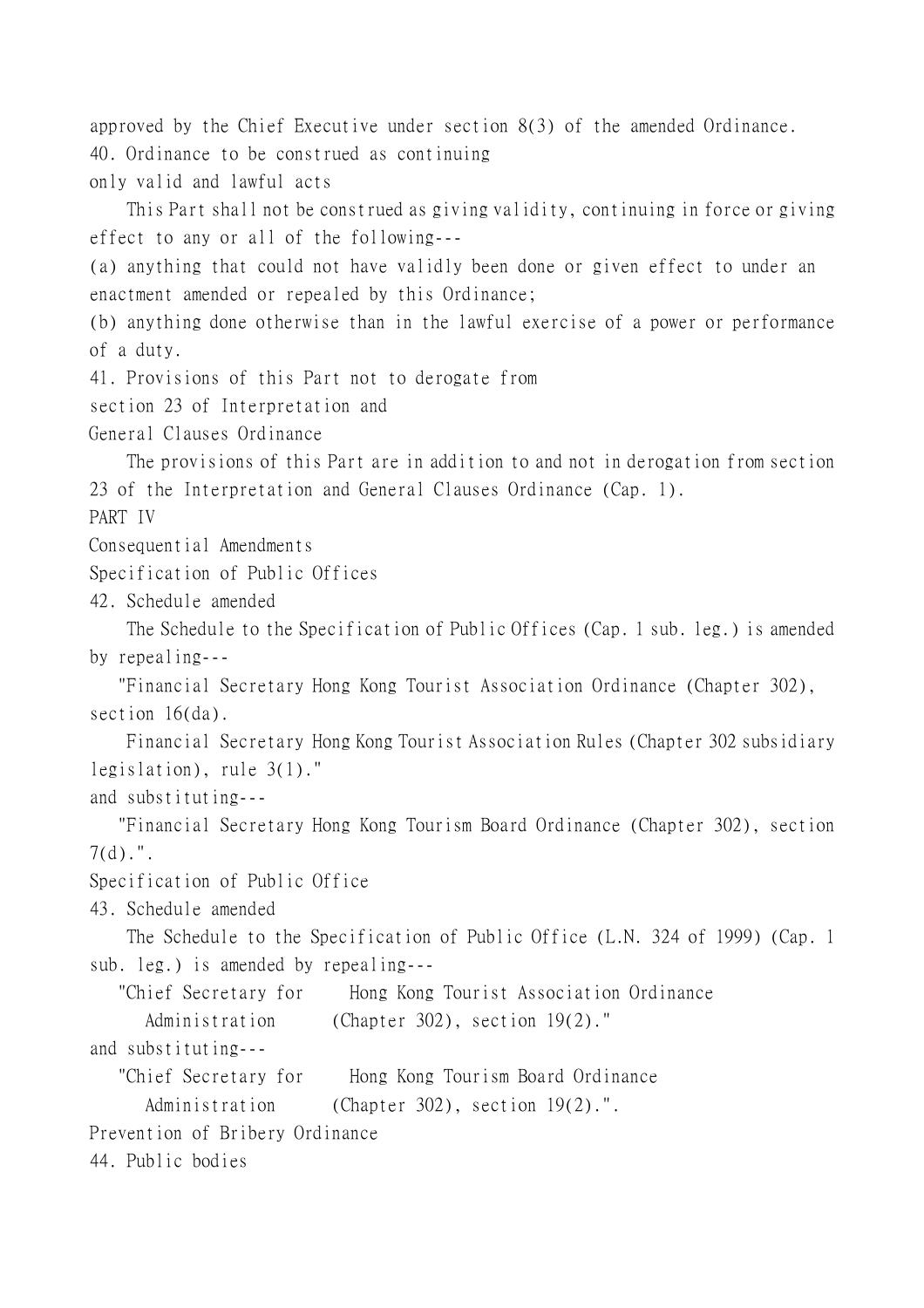Schedule 1 to the Prevention of Bribery Ordinance (Cap. 201) is amended by repealing item 22 and substituting---

"22. Hong Kong Tourism Board.".

Travel Agents Regulations

45. Schedule 2 amended

Schedule 2 to the Travel Agents Regulations (Cap. 218 sub. leg.) is amended- --

(a) in Form 4, in paragraph 3---

(i) by repealing subparagraph (a);

(ii) in subparagraph (c), by repealing "(b)" and substituting " $(a)$ ";

(iii) by renumbering subparagraphs (b) and (c) as subparagraphs (a) and (b) respectively;

(b) in Form 5, in paragraph 2---

(i) by repealing subparagraph (a);

(ii) in subparagraph (c), by repealing "(b)" and substituting " $(a)$ ";

(iii) by renumbering subparagraphs (b) and (c) as subparagraphs (a) and (b) respectively.

Protection of Investors Ordinance

46. Schedule amended

The Schedule to the Protection of Investors Ordinance (Cap. 335) is amended in Part IV by repealing item 4 and substituting---

"4. Hong Kong Tourism Board.".

Legislative Council Ordinance

47. Composition of the tourism functional constituency

Section 200(a) of the Legislative Council Ordinance (Cap. 542) is repealed. Hong Kong Trade Development Council Ordinance

48. Membership of the Council

Section 11(1)(b)(iv) of the Hong Kong Trade Development Council Ordinance (Cap. 1114) is repealed and the following substituted---

"(iv) the Chairman of the Hong Kong Tourism Board.".

Explanatory Memorandum

The purpose of this Bill is to amend the Hong Kong Tourist Association Ordinance (Cap. 302) so as to---

(a) replace the Hong Kong Tourist Association (the "Association") and its Board of Management by a new body corporate known as the Hong Kong Tourism Board (the "Board"); (b) update some of the objects to be achieved by the Board;

(c) abolish the membership system of the Association that consists of travel industry members and ordinary members;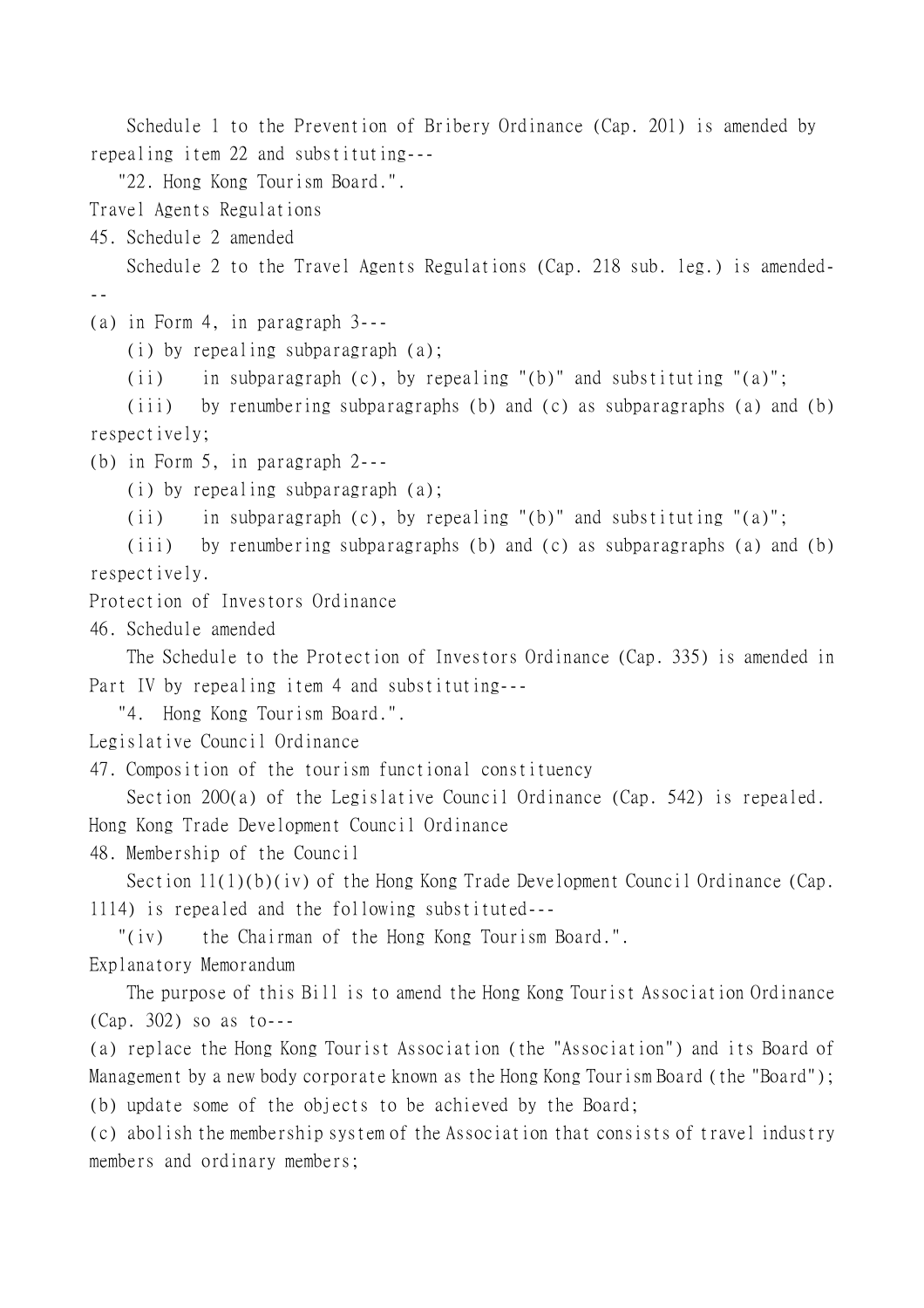(d) appoint up to 20 members to joint the Board.

2. Part I contains the short title and the commencement provision (clause 1).

3. Part II amends the Hong Kong Tourist Association Ordinance (Cap. 302). It includes the following provisions---

(a) clauses 2 and 3 amend the long and short titles of the Ordinance;

(b) clause 4 amends the interpretation provisions of the Ordinance;

(c) clause 5 establishes the Hong Kong Tourism Board and incorporates it as a body corporate;

(d) clause 6 updates some of the objects of the Association as follows---

(i) instead of to endeavour to increase the number of visitors to Hong Kong, the new object is to increase the contribution of tourism to Hong Kong;

(ii) instead of to further the development of Hong Kong as a tourist destination, the new object is to promote Hong Kong globally as a leading international city in Asia and a world class tourist destination;

(iii) instead of to secure publicity outside Hong Kong for the tourist attractions in Hong Kong, the new object is to support the Government in promoting to the community the importance of tourism;

(iv) instead of to co-ordinate the activities of persons providing services for visitors to Hong Kong, the new object is to support these activities, as appropriate;

(e) clauses 7, 8 and 9 repeal provisions relating to the criteria of, application for, and termination of membership of the Association and substitute the provisions relating to the seal and general powers of the Board;

(f) clause 10 provides for the appointment of an Executive Director and 1 or more Deputy Executive Directors of the Board;

(g) clause 11---

(i) amends the constitution and membership of the Board. The number of Board members will be increased from 11 to 20, and they will be directly appointed by the Chief Executive. Some of the members of the Board will be appointed from people falling within specified categories; and

(ii) provides for the appointment of a new Deputy Chairman to the Board; (h) clause 18 repeals the provision that requires the Association to make recommendation to the Chief Executive on matters concerning the membership of the Association and its Board of Management;

(i) clause 26 repeals the following matters for which the Board of Management of the Association has power to make rules---

- (i) the holding of meetings of the Association;
- (ii) the membership system of the Association;